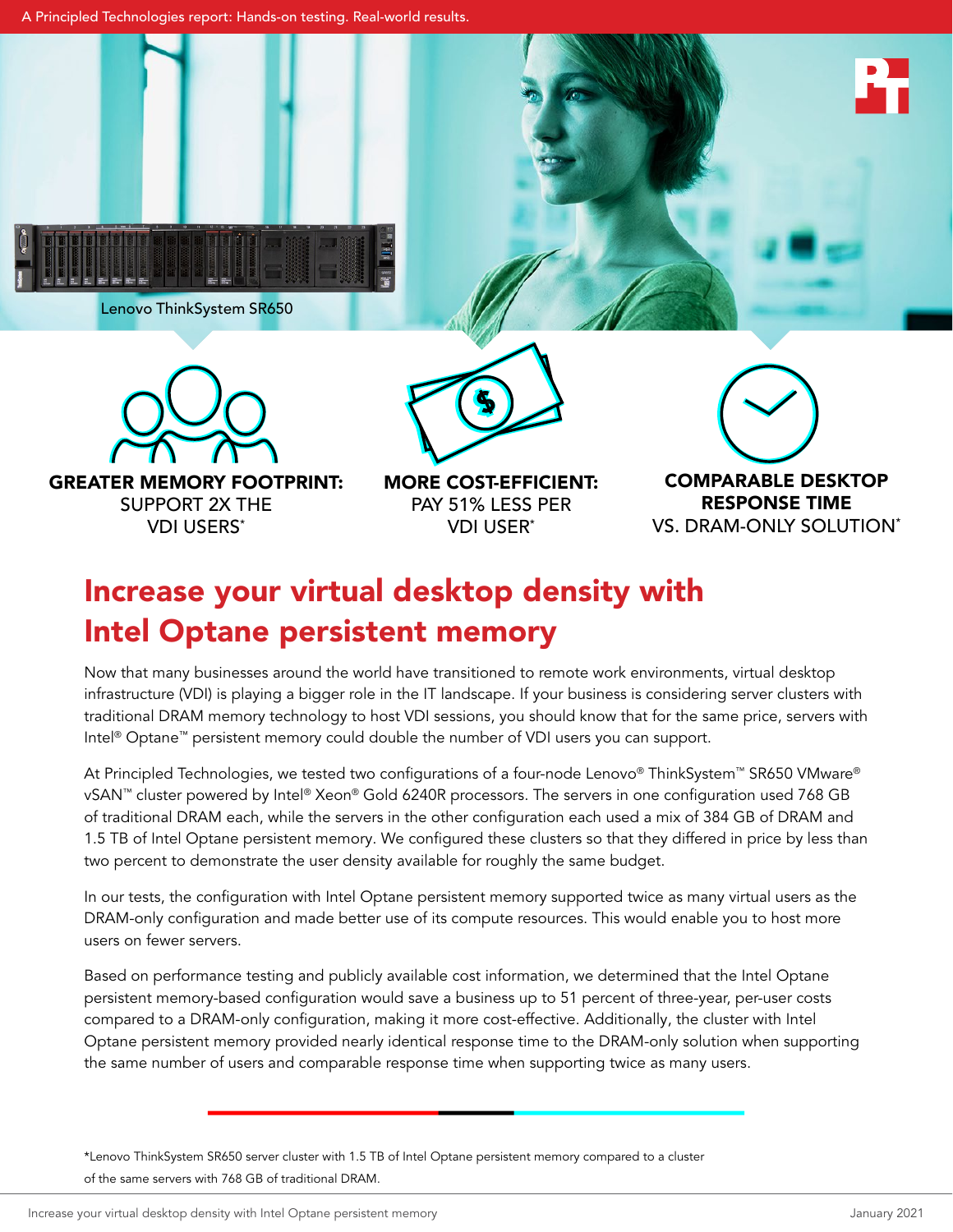### How we tested

Figure 1 illustrates the server configurations we used for testing. We tested a four-node VMware® vSAN™ cluster of Lenovo ThinkSystem SR650 servers with two different memory configurations: one with traditional DRAM and one with a mix of DRAM and Intel Optane persistent memory (or PMem).

The four-node, DRAM-only cluster had 768 GB of DRAM per server for a total of 3,072 GB of DRAM. The Intel Optane PMem cluster used a mix of 1.5 TB of Intel Optane persistent memory and 384 GB of traditional DRAM per server, for a total of 6 TB of Intel Optane persistent memory. We configured the servers in the Intel Optane PMem cluster to run in memory mode, where the DRAM acts as the memory cache and the Intel Optane PMem provides large memory capacity. We configured each cluster to have cost parity within two percent of each other.

To test each cluster configuration, we used the industry-standard Login VSI benchmark. The Login VSI benchmark's "Power Worker" profile enabled us to load each server with simulated virtual employees who performed intensive tasks that put high stress on the system. Login VSI says the profile creates very high CPU, RAM, and I/O usage.<sup>[1](#page-5-0)</sup> For each of our tests, Login VSI defined the maximum acceptable desktop response time (VSImax) as approximately 2,000 ms. Login VSI warns that beyond this point, VDI end-users would begin to experience unacceptable desktop performance.

To create an environment capable of supporting the memory demands of current operating systems and application multitasking, we configured each VM with 4 vCPUs and 8 GB of RAM, all of which was reserved, or guaranteed, to the user. In our tests, because we allocated all available memory to the VDI desktops, each fournode cluster supported the maximum number of users mathematically possible while guaranteeing each user 8 GB of memory. So, the four-node cluster with 3,072 GB of DRAM supported 352 users with 8 GB of RAM per user, while the four-node cluster with 6 TB of PMem supported 708 users who each had 8 GB of memory.



Figure 1: Diagram of our testbed. Source: Principled Technologies.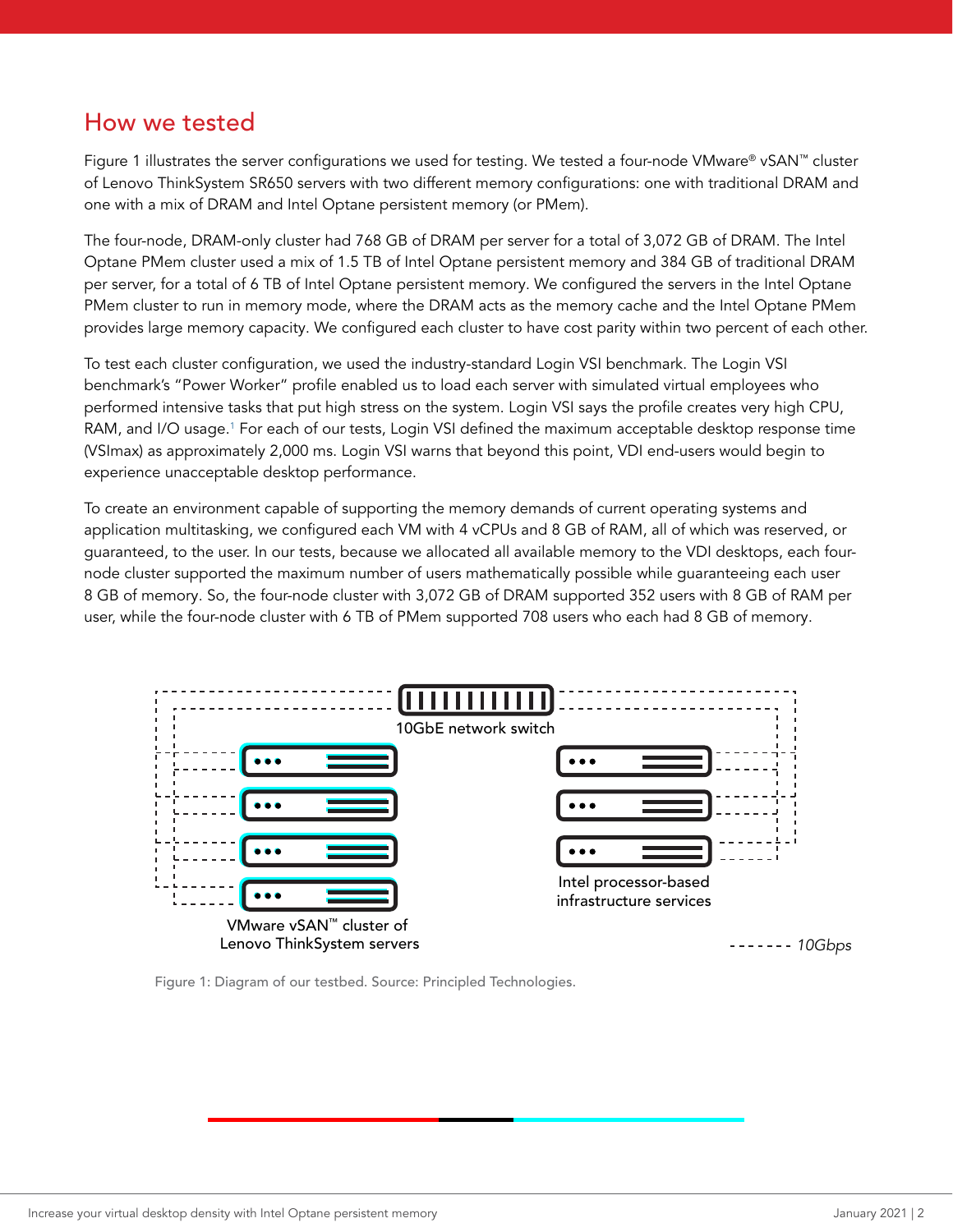#### Intel Optane persistent memory

Intel Optane persistent memory combines the benefits of large-capacity storage and non-volatile memory. According to Intel, Intel Optane persistent memory "can help businesses get faster insights from their dataintensive applications as well as deliver the benefits of consistently improved service scalability with higher virtual machine and container density."2

To learn more about Intel Optane persistent memory, visit [https://www.intel.com/content/www/us/en/](https://www.intel.com/content/www/us/en/architecture-and-technology/optane-dc-persistent-memory.html) [architecture-and-technology/optane-dc-persistent-memory.html](https://www.intel.com/content/www/us/en/architecture-and-technology/optane-dc-persistent-memory.html).



# Support higher user density and better use of compute resources

As Figure 2 shows, the four-node VMware vSAN cluster with Intel Optane persistent memory supported 708 total users (or 2.01 times the users supported by the DRAM-only cluster) due to its higher memory footprint. This configuration would enable you to host more users on fewer servers.

### MAX NUMBER OF VDI USERS PER CLUSTER



Higher is better



Figure 2: Maximum number of VDI users per cluster during the Login VSI workload. Higher is better. Source: Principled Technologies.

#### 2nd Generation Intel Xeon Scalable Processors

The second generation of the Intel Xeon Scalable processor family offers multiple levels of performance to match your business needs. Our Lenovo server solution used Intel Xeon Gold processors, each of which contains 24 cores, supports 48 threads, and has a base frequency of 2.4 GHz (4.0 turbo).<sup>3</sup> Intel also offers Bronze, Silver, and Platinum processor levels. The second generation is the first to provide support for Intel Optane persistent memory.

To learn more, visit [https://www.intel.com/content/www/us/en/products/docs/processors/xeon/2nd-gen-xeon](https://www.intel.com/content/www/us/en/products/docs/processors/xeon/2nd-gen-xeon-scalable-processors-brief.html)[scalable-processors-brief.html](https://www.intel.com/content/www/us/en/products/docs/processors/xeon/2nd-gen-xeon-scalable-processors-brief.html).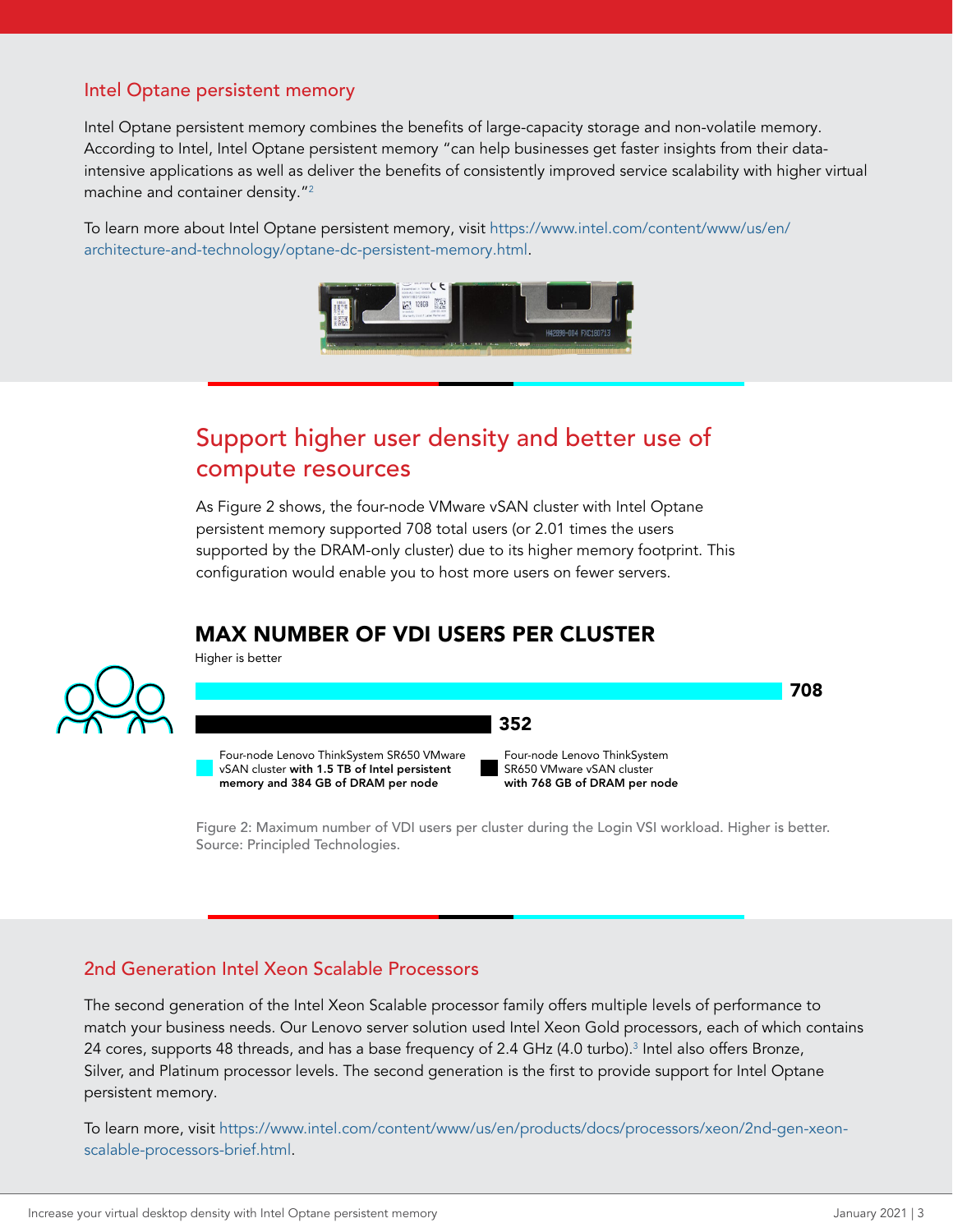Figure 3 shows the average CPU utilization for the server with the highest utilization in each cluster. The hardestworking CPU in the DRAM-only cluster maxed out at just 37.2 percent CPU utilization while its cluster supported 352 users. By contrast, the cluster with Intel Optane persistent memory was able to use its resources more effectively, resulting in a server that utilized 83.4 percent of its CPU on average while its cluster supported 708 users. Because Intel Optane persistent memory made more memory resources available, each server was able to fit more users and sessions than it could with a standard configuration of DRAM alone, resulting in more optimal use of CPU resources.



Four-node Lenovo ThinkSystem SR650 VMware vSAN cluster with 1.5 TB of Intel persistent memory and 384 GB of DRAM per node

Four-node Lenovo ThinkSystem SR650 VMware vSAN cluster with 768 GB of DRAM per node

Figure 3: Average CPU utilization reported by the server with the highest average in each cluster. Source: Principled Technologies.

#### The cluster with Intel Optane persistent memory responded in a similarly timely manner during our VDI workload

As Figure 4 shows, the Intel Optane persistent memory-based cluster we tested was just as responsive as the DRAM-only cluster when both clusters were supporting 352 VDI users (the maximum we could support on the DRAM-only cluster). In fact, the two configurations had a nearly identical response time when supporting the same user load. This response time was well below the benchmark's acceptable threshold of approximately 2,000 ms.

When we doubled the load to 708 users, the Intel Optane persistent memory-based cluster had an average response time of 1,129 ms—a mere 8.5 percent increase for twice the number of users, and a figure that is still well below the acceptable threshold. Responsiveness and capacity—with a VDI solution powered by Intel Optane persistent memory, your organization could have the best of both worlds.



Figure 4: Graph of desktop response time for the DRAM-only cluster at 352 users, the Intel Optane PMem cluster at 352 users, and the Intel Optane PMem cluster at 708 users. Login VSI determined the acceptable latency threshold to be 2,000 ms. Source: Principled Technologies.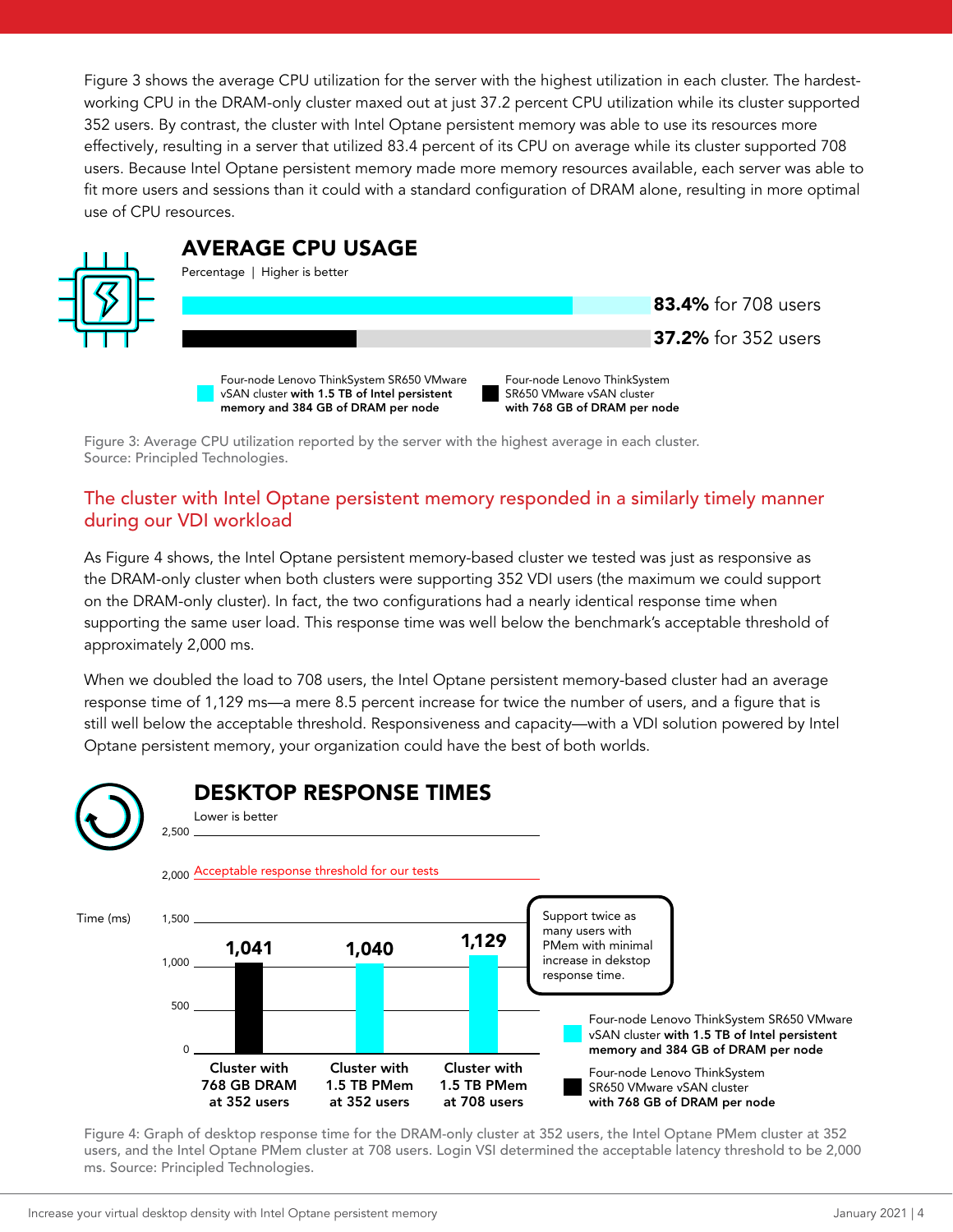

#### Lenovo ThinkSystem SR650

Lenovo ThinkSystem SR650 is a two-socket, 2U server rack for small and large businesses alike. The rack is powered by up to two processors from the Intel Xeon Scalable processor family, offers a choice of basic or advanced RAID protection, and boasts the following features among others:<sup>[4](#page-5-1)</sup>

- Lenovo XClarity Controller and XClarity Administrator management tools
- Up to 24 x 2.5-inch or 14 x 3.5-inch drive bays
- A LOM slot, dedicated storage controller slot, and up to 6 PCIe slots

To learn more, visit [https://www.lenovo.com/us/en/data-center/servers/racks/thinksystem-sr650/p/77XX7SRSR65.](https://www.lenovo.com/us/en/data-center/servers/racks/thinksystem-sr650/p/77XX7SRSR65 )

# Get a more cost-effective VDI solution

Figure 5 compares the cost of each of the solutions we tested based on publicly available information. Taking into account the cost of hardware, VMware ESXi™ software, and three years of software and hardware support, the two clusters had a similar price with just a 1.6 percent difference between them. However, because the Intel Optane persistent memory-based cluster supported twice the user density, it was about twice as cost-effective as the DRAM-only cluster on a per-user level.

|                                                                   | Four-node Lenovo ThinkSystem<br>SR650 VMware vSAN cluster<br>with 1.5 TB PMem and 384<br>GB DRAM per node | Four-node Lenovo ThinkSystem<br>SR650 VMware vSAN cluster with<br>768 GB DRAM per node |
|-------------------------------------------------------------------|-----------------------------------------------------------------------------------------------------------|----------------------------------------------------------------------------------------|
| Hardware and 3-year hardware<br>support (four nodes) <sup>5</sup> | \$131,463.56                                                                                              | \$135,703.64                                                                           |
| VMware HCI Kit Enterprise licenses <sup>6</sup>                   | \$53,183.92                                                                                               | \$53,183.92                                                                            |
| VMware HCI Kit Enterprise Support (3 years) <sup>7</sup>          | \$62,799.92                                                                                               | \$62,799.92                                                                            |
| Total                                                             | \$247,447.40                                                                                              | \$251,687.48                                                                           |
| Cost per VDI user at maximum<br>cluster user density              | \$349.50                                                                                                  | \$715.02                                                                               |

Table 1: Cost data for each cluster configuration we tested. See [the science behind this report](http://facts.pt/Gs0Xer9) for more details on this data. Source: Principled Technologies.